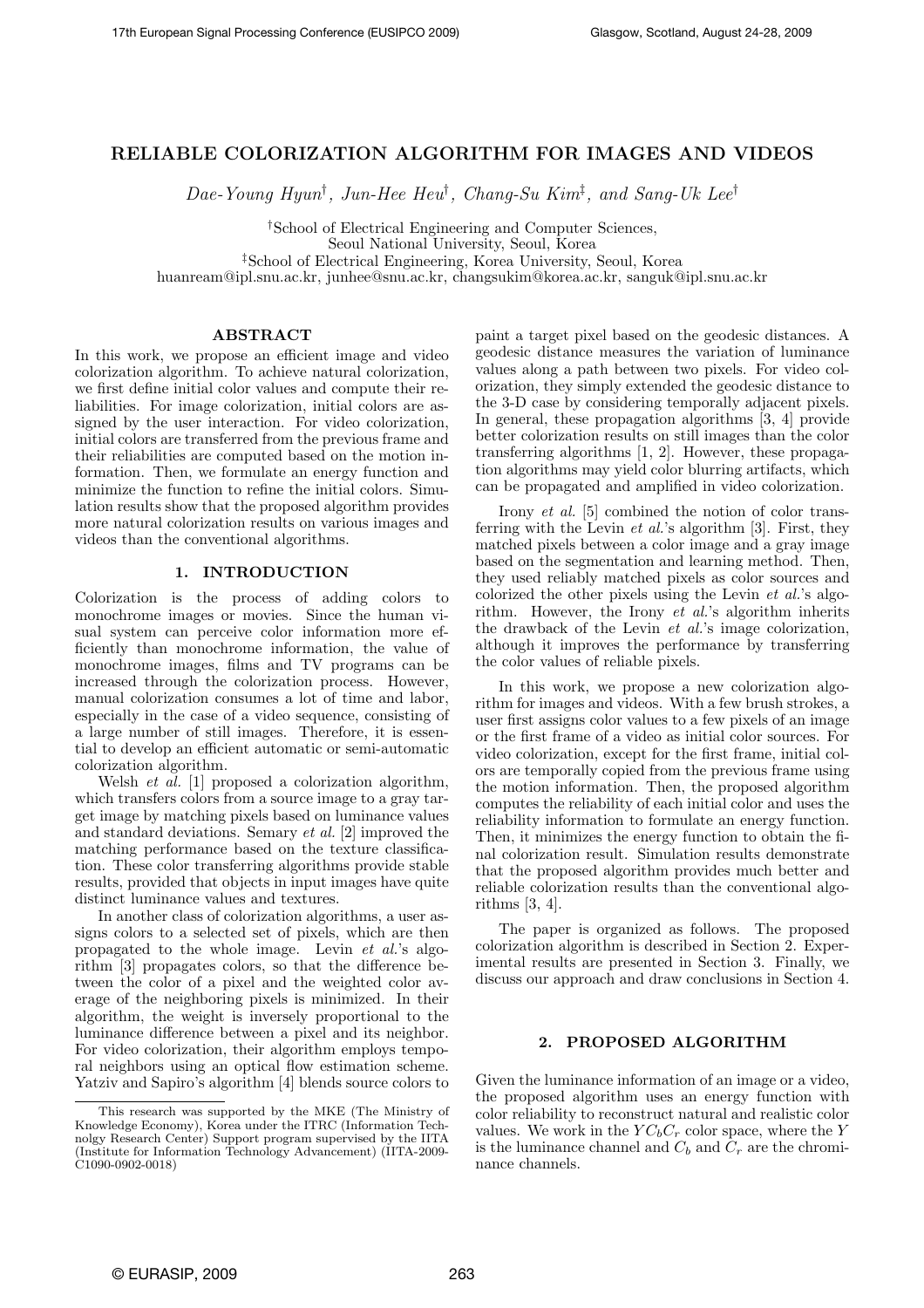



(b)

Figure 1: The colorization of the "Bird" image: (a) the input gray image with assigned color values and (b) the colorization result.

# 2.1 Initial Colors

To colorize an image or the first frame of a video sequence, a user first scribbles colors on a selected set of pixels, as shown in Figure 1 (a) or the top image of Figure 2 (a). Let  $C(\mathbf{p})$  denote the chrominance value  $C_b$  or  $C_r$  of pixel **p**. The initial color value  $\tilde{C}(\mathbf{p})$  is set to the assigned color if a user paints p, or 128 otherwise.

In video colorization, video frames are colorized sequentially. Except for the first frame, the initial color of pixel **p** at the t<sup>th</sup> frame,  $\tilde{C}_t(\mathbf{p})$ , is temporally copied from  $C_{t-1}(\mathbf{p} + \mathbf{m}_t(\mathbf{p}))$  using the motion vector  $\mathbf{m}_t(\mathbf{p})$ . The middle and bottom images of Figure 2 (a) show an example of this initialization. The motion vector is estimated to minimize the sum of squared differences (SSD) as follows.

$$
\mathbf{m}_t(\mathbf{p}) = \underset{\mathbf{m} \in \mathcal{S}}{\arg \min} \text{SSD}(\mathbf{m}), \tag{1}
$$

$$
\text{SSD}(\mathbf{m}) = \sum_{\mathbf{x} \in \mathcal{B}(\mathbf{p})}^{\mathbf{m} \in \mathcal{O}} |Y_t(\mathbf{x}) - Y_{t-1}(\mathbf{x} + \mathbf{m})|^2, \quad (2)
$$

where  $Y_t(\mathbf{x})$  denotes the luminance value of pixel **x** at the tth frame, S is a motion search range, and  $\mathcal{B}(\mathbf{p})$  is a block centered at p. In this work, the motion search range S is  $[-7, 7] \times [-7, 7]$  and the block size of  $\mathcal{B}(\mathbf{p})$  is  $5 \times 5$ .



Figure 2: From top to bottom, the colorization of the 27,892nd, the 27,905th frame and the enlarged part of the 27,905th frame in the "Funny Face" movie: (a) initial colors, (b) the reliabilities of the initial colors, and (c) final colorization results.

### 2.2 Reliabilities of Initial Colors

During the initial colorization, we also define the reliability  $r(\mathbf{p})$  of each initial color  $\tilde{C}(\mathbf{p})$ . The reliability is a number within [0, 1]: 1 for the most reliably colored pixel and 0 for the least reliably colored pixel. As shown in the top image of Figure 2 (b), for the first frame,  $r(\mathbf{p})$ is set to 1 if a user paints pixel p, and 0 otherwise.

Except for the first frame, the initial color  $\tilde{C}_t(\mathbf{p})$ of the tth frame is transferred from  $C_{t-1}(\mathbf{p} + \mathbf{m}_t(\mathbf{p}))$ . Therefore, an incorrect motion vector  $\mathbf{m}_t(\mathbf{p})$  may cause an incorrect initial color as shown in the middle and bottom images of Figure 2 (a). Moreover, errors in the previous frame may propagate to the current frame. Therefore, we define the reliability of  $\tilde{C}_t(\mathbf{p})$  by

$$
r_t(\mathbf{p}) = r_{t-1}(\mathbf{p} + \mathbf{m}_t(\mathbf{p})) \cdot \text{MVR}_t(\mathbf{p}), \tag{3}
$$

where  $MVR_t(\mathbf{p})$  stands for the motion vector reliability of  $\mathbf{m}_t(\mathbf{p})$ . We adopt the motion vector reliability in [6], given by

$$
MVR_t(\mathbf{p}) = \qquad (4)
$$
  
 
$$
\exp\left(-\beta(\min_{\mathbf{q}\in\mathcal{N}}\|\mathbf{m}_t(\mathbf{p}) - \mathbf{m}_t(\mathbf{q})\|^2 + \text{SSD}(\mathbf{m}_t(\mathbf{p}))\right),
$$

where  $\mathcal N$  is the set of neighboring pixels of **p**.  $\beta$  is a positive scaling factor, and is fixed to 60 in this work. Thus, MVR is small if **p** has the motion vector that is too different from those of the neighboring pixels. Also, MVR is small if the motion vector is associated with a large SSD.

Note that the reliability  $r_t(\mathbf{p})$  in Eq. (3) becomes lower, if the corresponding motion vector has a lower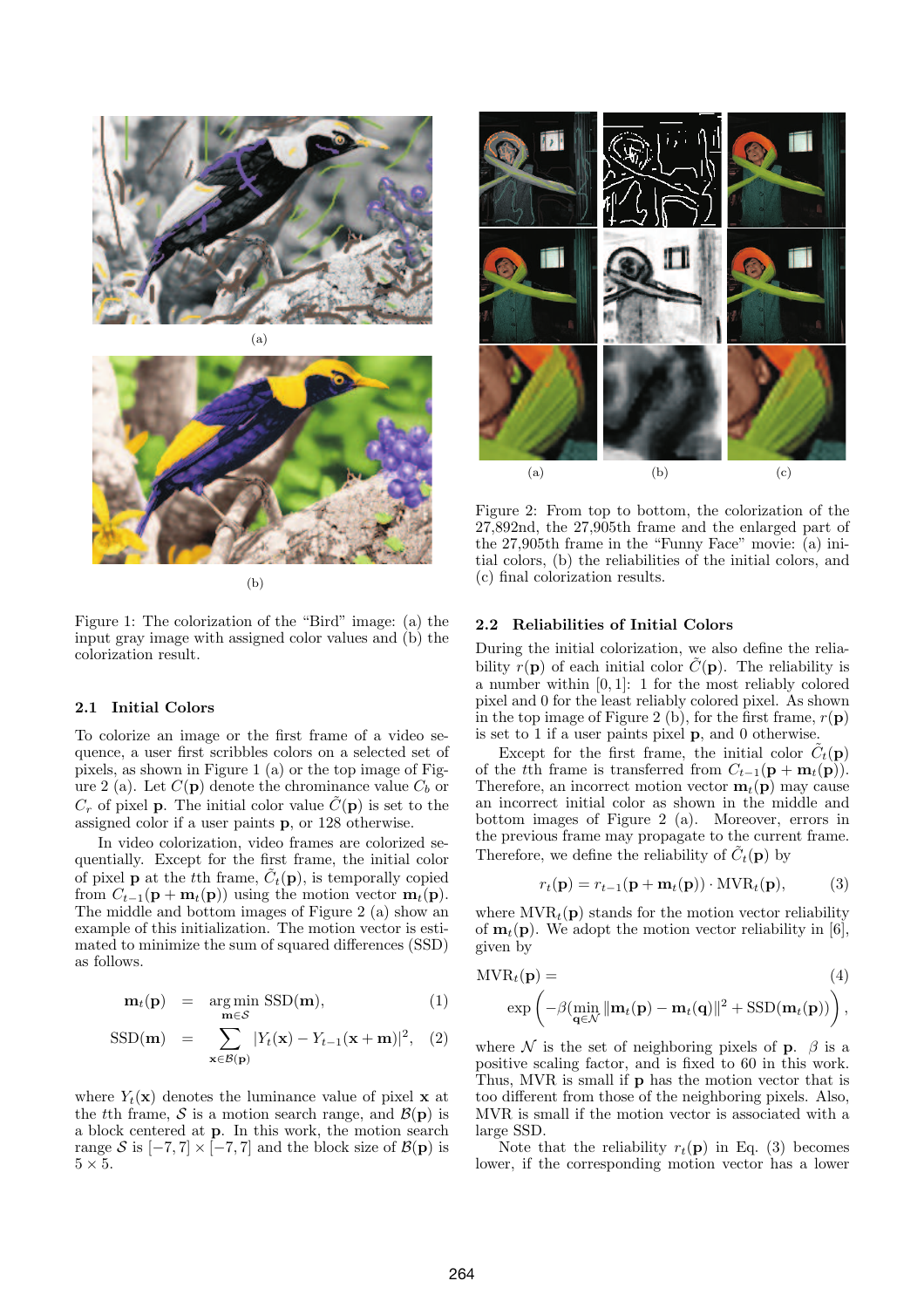

Figure 3: The colorization of the "Truck" video clip: (a) the 20th frame and its enlarged part and (b) the 21st frame and its enlarged part.

MVR or if the matching pixel  $\mathbf{p} + \mathbf{m}_t(\mathbf{p})$  in the previous frame has a lower color reliability  $r_{t-1}(\mathbf{p} + \mathbf{m}_t(\mathbf{p})).$ The middle and bottom images of Figure 2 (b) show the reliability map of the 27, 905th frame, where a brighter pixel depicts a higher reliability. We see that low reliabilities are assigned to pixels near object boundaries, where initial colors tend to be unreliable.

### 2.3 Color Refinement

We define an energy function using the initial colors and their reliabilities. Then, we minimize the energy function to refine the colors and obtain the final colorization results. The energy function  $E$  consists of two terms, given by

$$
E = \sum_{\mathbf{p} \in \mathcal{I}} E_1(C(\mathbf{p})) + \lambda \sum_{(\mathbf{p}, \mathbf{q}) \in \mathcal{P}} E_2(C(\mathbf{p}), C(\mathbf{q})), \quad (5)
$$

where  $\mathcal I$  denotes the set of pixels in the image and  $\mathcal P$  is the set of pairs of neighboring pixels in the image. The weighting coefficient  $\lambda$  is fixed to 5 in this work.

The first energy term  $E_1(C(\mathbf{p}))$  measures a weighted difference between the initial color  $\tilde{C}(\mathbf{p})$  and the desired color  $C(\mathbf{p})$ , which is given by

$$
E_1(C(\mathbf{p})) = r(\mathbf{p}) \cdot ||C(\mathbf{p}) - \tilde{C}(\mathbf{p})||^2, \tag{6}
$$

where  $r(\mathbf{p})$  is the reliability of the initial color  $\tilde{C}(\mathbf{p})$ . Thus, the first energy term indicates that a reliable initial color should not be changed drastically during the refinement. The second energy term  $E_2(C(\mathbf{p}), C(\mathbf{q}))$ measures the color smoothness between neighboring pixels, given by

$$
E_2(C(\mathbf{p}), C(\mathbf{q})) = W_{\mathbf{p}, \mathbf{q}} \cdot ||C(\mathbf{p}) - C(\mathbf{q})||^2, \qquad (7)
$$

where  $W_{\mathbf{p},\mathbf{q}}$  is inversely proportional to the luminance difference

$$
W_{\mathbf{p},\mathbf{q}} = \exp\left(\frac{-|Y(\mathbf{p}) - Y(\mathbf{q})|^2}{2 \cdot \sigma^2}\right) \tag{8}
$$

and  $\sigma^2$  is the variance of the luminance values in the image.

We minimize the energy function  $E$  in Eq. (5) using the graph cut algorithm [7]. Notice that the energy function is designed so that reliable initial colors are not changed much during the refinement, whereas unreliable initial colors are modified and affected by more reliable neighboring colors. As illustrated in the middle and bottom images of Figure 2 (c), the proposed algorithm suppresses the artifacts in the initial colorization by minimizing the energy function, yielding a natural color image.

Finally, after the color refinement, we update the color reliability of each pixel. For the first frame,  $r(\mathbf{p})$ is updated to 1. For the other frames, it is updated via

$$
r_t(\mathbf{p}) \Leftarrow \alpha r_t(\mathbf{p}) + (1 - \alpha), \tag{9}
$$

where  $\alpha$  is a constant between 0 and 1. In the extreme case  $\alpha = 1$ , we do not trust the color refinement, and the refined color has the same reliability as the initial color. In the other extreme case  $\alpha = 0$ , all refined colors are assigned the reliability 1 and it is assumed that the final colorization result is perfect without any errors. In this work, we set  $\alpha = 0.7$  and increase the reliability after the refinement, so that the smallest reliability is at least 0.3 after the refinement.

Figure 3 shows the colorization results of two consecutive frames in the "Truck" video clip. In the 20th frame, there is a colorization error. But, it is observed that the error does not propagate to the next 21st frame. This is because, if a pixel color in the 21st frame is initialized with an erroneous color in the 20th frame, it is assigned a low reliability by Eq. (3), and thus the initial error disappears during the color refinement.

#### 3. EXPERIMENTAL RESULTS

We compare the colorization performance of the proposed algorithm with those of the Levin et al.'s algorithm in [3] and the Yatziv and Sapiro's algorithm in [4] on various test images and videos.

Figure 4 compares the results on the "Cosmos" image. We assign color values to a few pixels in Figure 4 (a). In general, the Levin  $et$  al.'s algorithm achieves natural results by minimizing the color differences between neighboring pixels. However, in Figure 4 (b), their algorithm causes blurring in the sky region, which is far from any assigned colors. In Figure 4 (c), the Yatziv and Sapiro's algorithm yields erroneous color propagation near the edges of petals, which have similar luminance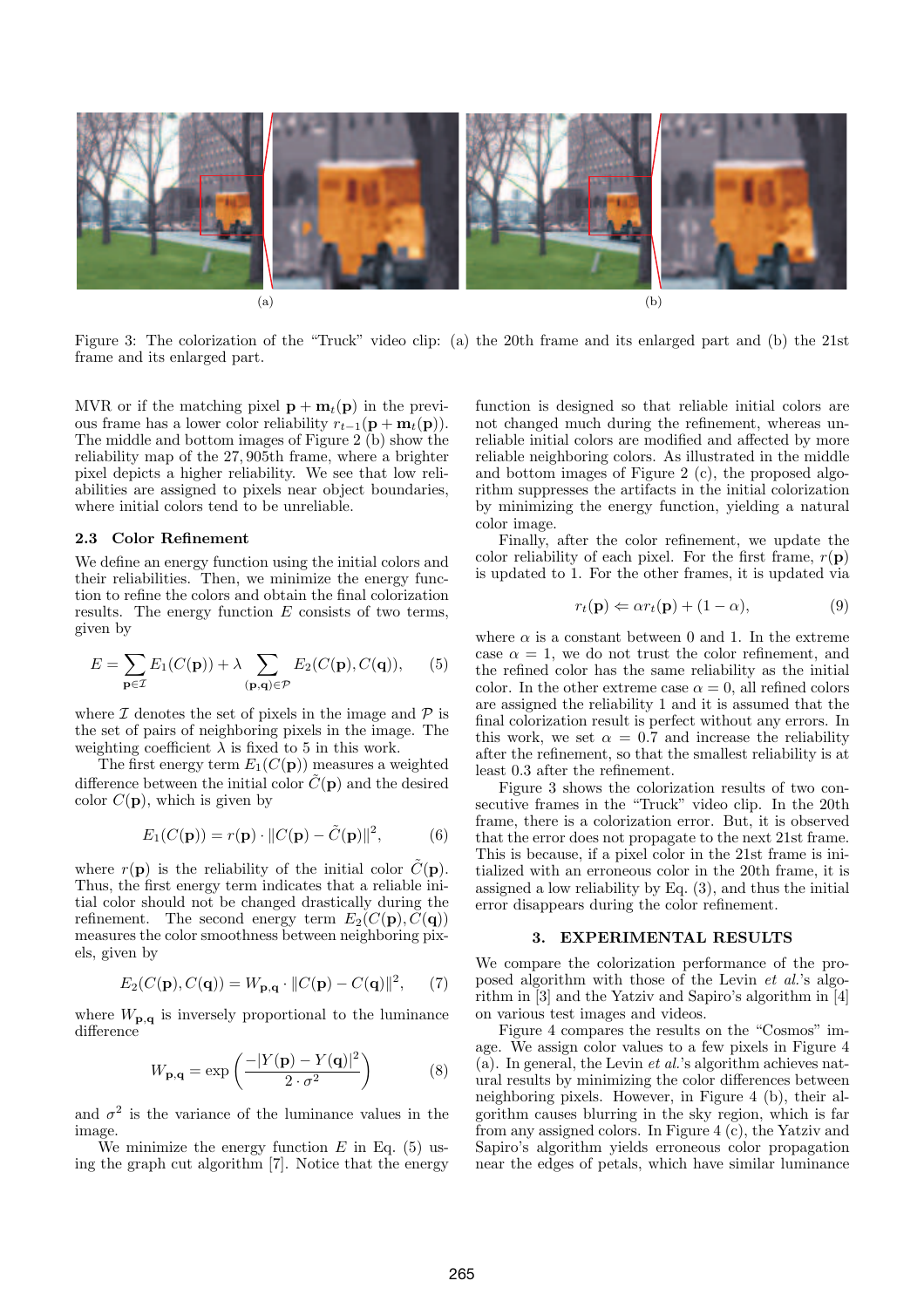

Figure 4: The colorization results on the "Cosmos" image: (a) the input monochrome image with assigned colors, (b) the Levin et al.'s algorithm, (c) the Yatziv and Sapiro's algorithm, and (d) the proposed algorithm.

to the background sky. On the contrary, the proposed algorithm provides much better quality reconstruction without any noticeable artifacts as shown in Figure 4 (d).

Figure 5 demonstrates that the proposed algorithm can be employed also to change the colors of a color image, *i.e.*, re-colorization. In Figure 5 (a), we assign new colors to the car body, and the white color to other parts. The white color indicates that the original color should be preserved as the initial color. In Figures 5 (b)∼(d), we see that the car body is re-colorized realistically.

Figure 6 shows the video colorization results of the black and white film "Roman Holiday," which was made in 1953. In the first image of Figure 6 (a), a user first paints a few colors on the 108,515th frame, which is used as the first frame of the experiment. Using the those colors, we automatically colorize the subsequent frames. We see that the first frame is faithfully colorized by all the Levin et al.'s algorithm, the Yatziv and Sapiro's algorithm, and the proposed algorithm. However, we see that, in the subsequent frames, the Levin  $et$  al.'s algorithm causes severe blurring errors, especially on the woman's arm and man's face. Also, the Yatziv and Sapiro's algorithm yields errors on the man's face. On the other hand, the proposed algorithm provides better performance and colorizes the subsequent frames reliably without error propagation.



Figure 5: The re-colorization of the "Car" image: (a) the input color image with user scribbles, where the white color indicates that the original color should be preserved, and (b)∼(d) the re-colorization results.

# **CONCLUSION**

In this work, we proposed an efficient colorization algorithm for images and videos. The proposed algorithm first assigns initial colors and computes their reliabilities. Then, based on the reliability information, the proposed algorithm defines an energy function and minimizes the function to refine the colors. For the minimization, we employed the graph cut algorithm. Simulation results demonstrated that the proposed algorithm yields significantly better colorization results than the conventional algorithms.

# **REFERENCES**

- [1] T. Welsh, M. Ashikhmin, and K. Mueller, "Transferring color to grayscale images," in Proc. ACM SIG-GRAPH, vol. 20, no. 3, July 2002, pp. 277–280.
- [2] N. A. Semary, M. M. Hadhoud, W. S. E. Kilani, and N. A. Ismail, "Texture recognition based natural gray images coloring technique," in Proc. National Radio Science Conference (NRSC), Mar. 2007, pp.  $1-12$ .
- [3] A. Levin, D. Lischinski, and Y. Weiss, "Colorization using optimization," ACM Trans. Graphics, vol. 23, no. 3, pp. 689–694, Aug. 2004.
- [4] L. Yatziv and G. Sapiro, "Fast image and video colorization using chrominance blending," IEEE Trans. Image Processing, vol. 15, no. 5, pp. 1120–1129, May 2006.
- [5] R. Irony, D. Cohen-Or, and D. Lischinski, "Colorization by example," in Proc. Eurographics Symposium on Rendering, June 2005, pp. 201–210.
- [6] D. Wang, A. Vincent, and P. Blanchfield, "Hybrid de-interlacing algorithm based on motion vector reliability," IEEE Trans. Circuits Syst. Video Technol., vol. 15, no. 8, pp. 1019–1025, Aug. 2006.